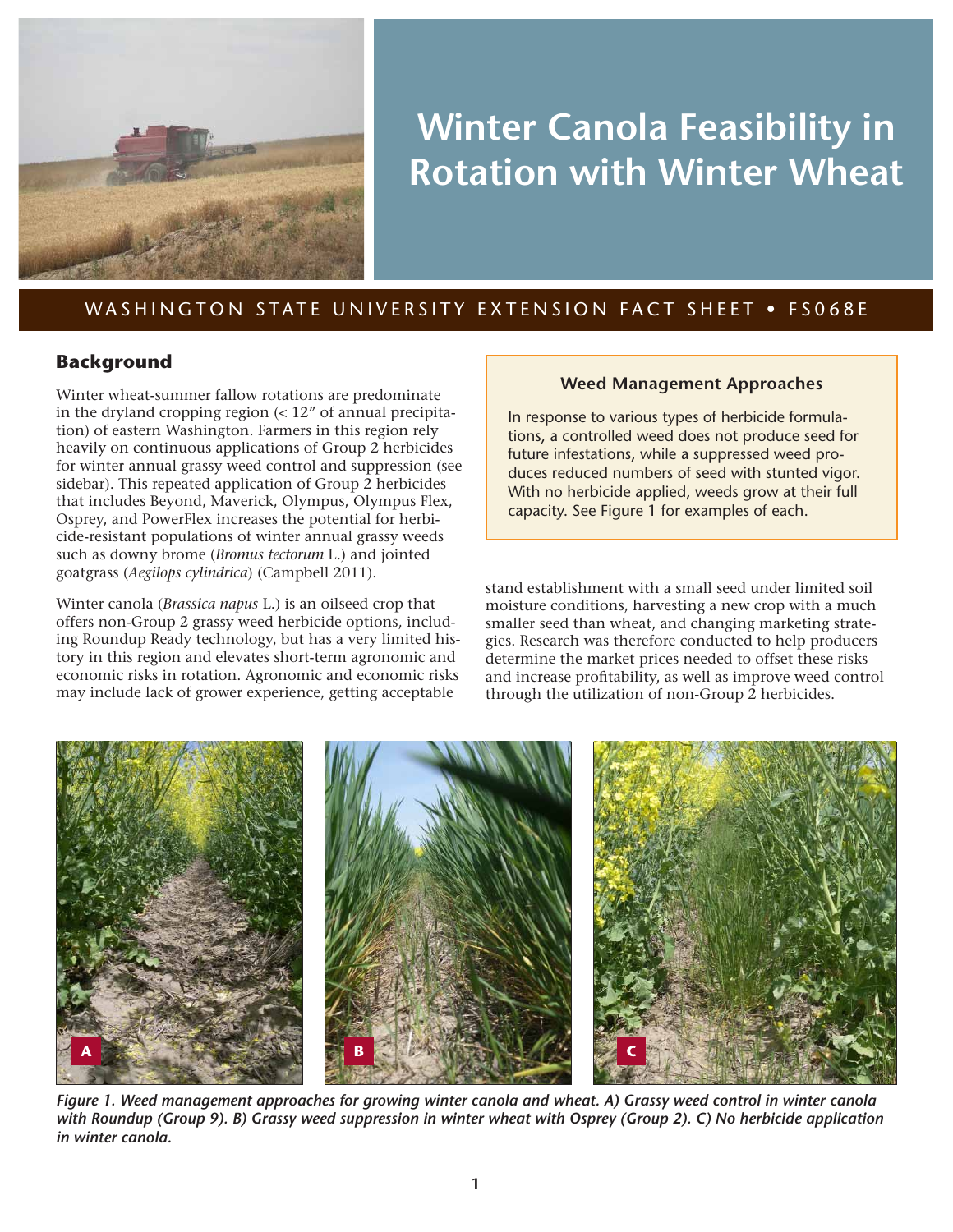#### **Study Snapshot**

**Location:** 9 miles east of Ritzville, WA **Annual precipitation:** 11–12 inches **Soil type:** Silt loam **Crop sequence:** winter wheat, summer fallow

## **Treatments and Operations**

A four-year on-farm test near Ritzville, Washington, was initiated in 2006 to examine two treatments: 1) winter canola, summer fallow, winter wheat; and 2) winter wheat, summer fallow, winter wheat (Table 1; Figure 2). The onfarm test was a randomized complete block design with four replications on 6.5 acres. DKA 13-86 RR winter canola and Eltan winter wheat treatments were seeded with John Deere HZ deep furrow drills into a tilled summer fallow system. Canola was seeded at 8 lb/ac on August 22, 2006, and wheat was seeded at 52 lb/ac on September 1, 2006. Fertilizer was applied at 70-0-0-7 to both treatments prior to seeding in the summer fallow system. Downy brome and jointed goatgrass, along with multiple species of broadleaf weeds, were identified prior to spraying. Wheat was sprayed on April 13, 2007, with 4.75 oz/ac Osprey (Group 2), 16 oz/ac MCPA, 2 qt/100 gal non-ionic surfactant, and 3 lb/ac ammonium sulfate. Canola was sprayed on April 16, 2007, with 16 oz/ac Roundup PowerMax (Group 9) and 1 qt/100-gal non-ionic surfactant. Both spray treatments were applied at 11.7 gal/ ac. Subsequent Eltan winter wheat was also fertilized at 70-0- 0-7, seeded at 52 lb/ac into summer fallow on September 2, 2008, and harvested on August 18, 2009.

#### *Table 1. Study timeline and treatments in an on-farm test near Ritzville, WA.*

| <b>Crop Year</b>    | Treatment #1  | <b>Treatment #2</b> |
|---------------------|---------------|---------------------|
| 2006                | Summer fallow | Summer fallow       |
| $2007$ <sup>†</sup> | Winter canola | Winter wheat        |
| 2008                | Summer fallow | Summer fallow       |
| $2009*$             | Winter wheat  | Winter wheat        |

† Referred to as the treatment crop.

‡ Referred to as the subsequent crop.

## **Agronomic and Economic Results**

The total production costs between the two crops were similar, as both treatments received the same fertilizer package, and the higher seed cost of canola was offset by a lower herbicide cost. Therefore, the economic results are presented as gross returns only. Wheat gross returns were calculated using a Ritzville Warehouse Company free on board price on September 15 each year. Canola gross returns were calculated using local contract prices. In 2007, winter wheat was \$8.17/bu and canola was \$8.50/ bu (\$0.17/lb). Wheat produced greater yield and gross returns than canola at the given market prices (Table 2). Subsequent winter wheat yields and gross returns were greater following canola (Table 3). Over the total cropping sequence, no significant difference in gross returns was determined between the wheat and canola; both averaged \$493/ac.



**C**



*Figure 2. Winter canola and wheat at A) emergence, B) bloom, and C) maturity.*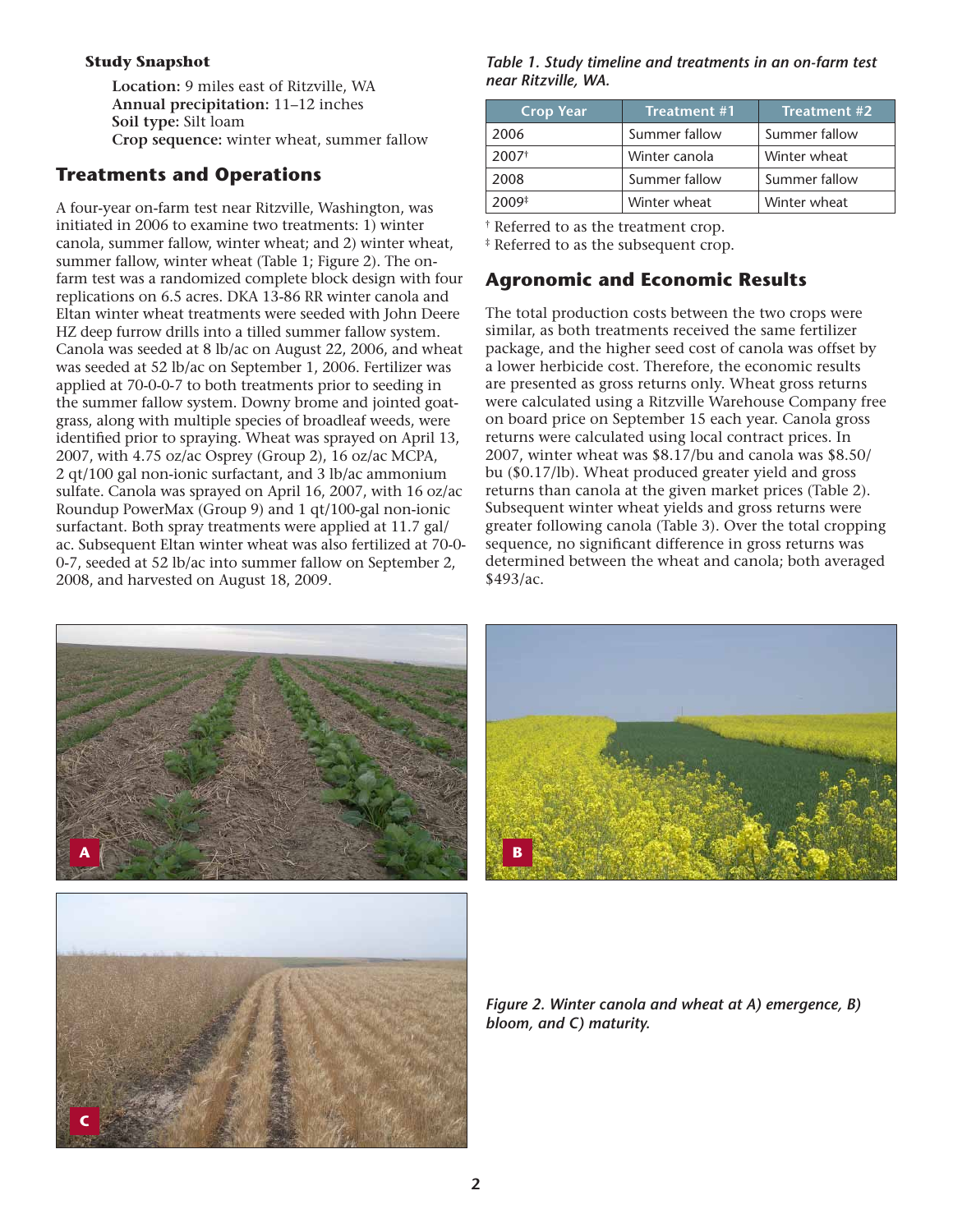| Table 2. Average yield and gross return of winter canola    |
|-------------------------------------------------------------|
| and wheat treatments in an on-farm test near Ritzville, WA. |

| <b>Treatments</b>     | Yield (bu/ac) | Gross Return $(\frac{s}{ac})$ |
|-----------------------|---------------|-------------------------------|
| Canola                | 34.5          | 293                           |
| Wheat                 | 43.5          | 355                           |
| Level of significance | 0.01          | 0.05                          |

*Table 3. Average yield and gross return of subsequent winter wheat crop following winter canola and wheat treatments in an on-farm test near Ritzville, WA.* 

| Treatments             | Yield<br>(bu/ac) | <b>Gross Return</b><br>(S/ac) |  |  |  |
|------------------------|------------------|-------------------------------|--|--|--|
| Wheat following canola | 47.5             | 197                           |  |  |  |
| Wheat following wheat  | 34.1             | 142                           |  |  |  |
| Level of significance  | 0.05             | 0.05                          |  |  |  |

*Table 4. The profitability of winter wheat in comparison to winter canola given a specific market price from on-farm trials near Ritzville, WA, from 2006 to 2009. Prices include the rotational value of canola.* 

| <b>Wheat</b> | Canola (\$/bu) |          |          |          |          |          |          |          |           |           |           |
|--------------|----------------|----------|----------|----------|----------|----------|----------|----------|-----------|-----------|-----------|
| $($ /bu $)$  | \$5.00         | \$5.50   | \$6.00   | \$6.50   | \$7.00   | \$7.50   | \$8.00   | \$8.50   | \$9.00    | \$9.50    | \$10.00   |
| \$4.00       | $-$ \$54       | $-$72$   | $-$ \$89 | $-$106$  | $-$123$  | $-$141$  | $-$158$  | $-$175$  | $-192$    | $-$ \$210 | $-$ \$227 |
| \$4.25       | $-$ \$44       | $-$ \$61 | $- $78$  | $-$ \$95 | $-$113$  | $-$130$  | $-$147$  | $-$164$  | $-182$    | $-199$    | $-$216$   |
| \$4.50       | $-$ \$33       | $- $50$  | $-$ \$67 | $-$ \$85 | $-$102$  | $-119$   | $-$136$  | $-154$   | $-$171$   | $-188$    | $-$205$   |
| \$4.75       | $-$22$         | $-$ \$39 | $-$ \$56 | $-$ \$74 | $-$ \$91 | $-$108$  | $-$125$  | $-$143$  | $-$160$   | $-1177$   | $-$194$   |
| \$5.00       | $-$11$         | $-$ \$28 | $-$ \$46 | $-$ \$63 | $-$ \$80 | $-$ \$97 | $-$115$  | $-$132$  | $-1149$   | $-1166$   | $-$184$   |
| \$5.25       | \$0            | $- $18$  | $-$ \$35 | $-$ \$52 | $-$ \$69 | $-$ \$87 | $-$104$  | $-$121$  | $-$ \$138 | $-1155$   | $-$173$   |
| \$5.50       | \$11           | $-157$   | $-$ \$24 | $-$ \$41 | $-$ \$58 | $-$76$   | $-593$   | $-$110$  | $-127$    | $-1145$   | $-$162$   |
| \$5.75       | \$21           | \$4      | $-$13$   | $-$ \$30 | $-$ \$48 | $-$ \$65 | $-582$   | $-$ \$99 | $-$117$   | $-134$    | $-151$    |
| \$6.00       | \$32           | \$15     | $-52$    | $-519$   | $-537$   | $-554$   | $-571$   | $-$ \$88 | $-$106$   | $-123$    | $-$140$   |
| \$6.25       | \$43           | \$26     | \$9      | $-19$    | $-$ \$26 | $-$ \$43 | $-$60$   | $-1578$  | $-$ \$95  | $-112$    | $-1129$   |
| \$6.50       | \$54           | \$37     | \$19     | \$2      | $-115$   | $-$ \$32 | $-$ \$50 | $-$ \$67 | $-$ \$84  | $-$101$   | $-$119$   |
| \$6.75       | \$65           | \$48     | \$30     | \$13     | $-$ \$4  | $-$21$   | $-$ \$39 | $-$ \$56 | $-$ \$73  | $-$ \$90  | $-$108$   |
| \$7.00       | \$76           | \$58     | \$41     | \$24     | \$7      | $-$11$   | $-$ \$28 | $-$ \$45 | $-$ \$62  | $-$ \$80  | $-$ \$97  |
| \$7.25       | \$86           | \$69     | \$52     | \$35     | \$17     | \$0      | $-117$   | $-$ \$34 | $-$ \$52  | $-$ \$69  | $-$ \$86  |
| \$7.50       | \$97           | \$80     | \$63     | \$46     | \$28     | \$11     | $-$ \$6  | $-$ \$23 | $-$ \$41  | $-$ \$58  | $-$ \$75  |
| \$7.75       | \$108          | \$91     | \$74     | \$56     | \$39     | \$22     | \$5      | $-$13$   | $-$30$    | $-$ \$47  | $-$ \$64  |
| \$8.00       | \$119          | \$102    | \$84     | \$67     | \$50     | \$33     | \$16     | $-$ \$2  | $-119$    | $-$ \$36  | $-$ \$53  |
| \$8.25       | \$130          | \$113    | \$95     | \$78     | \$61     | \$44     | \$26     | \$9      | $-$ \$8   | $-$ \$25  | $-$ \$43  |
| \$8.50       | \$141          | \$123    | \$106    | \$89     | \$72     | \$54     | \$37     | \$20     | \$3       | $-115$    | $-$ \$32  |
| \$8.75       | \$152          | \$134    | \$117    | \$100    | \$83     | \$65     | \$48     | \$31     | \$14      | $-$ \$4   | $-$21$    |
| \$9.00       | \$162          | \$145    | \$128    | \$111    | \$93     | \$76     | \$59     | \$42     | \$24      | \$7       | $-$10$    |
| \$9.25       | \$173          | \$156    | \$139    | \$121    | \$104    | \$87     | \$70     | \$52     | \$35      | \$18      | \$1       |
| \$9.50       | \$184          | \$167    | \$150    | \$132    | \$115    | \$98     | \$81     | \$63     | \$46      | \$29      | \$12      |
| \$9.75       | \$195          | \$178    | \$160    | \$143    | \$126    | \$109    | \$91     | \$74     | \$58      | \$40      | \$22      |
| \$10.00      | \$206          | \$188    | \$171    | \$154    | \$137    | \$119    | \$102    | \$85     | \$68      | \$51      | \$33      |

 $\overline{a}$ 

Price structure at which winter wheat is more profitable than winter canola given a ww average yield of 43.4 bu/ac and wc average of 34.5 bu/ac.

Price structure at which winter canola is more profitable than winter wheat given a wc average yield of 34.5 bu/ac and ww average of 43.4 bu/ac.

Price structure at which neither crop has an economic advantage, so farmers should consider weed pressure, soil moisture for stand establishment, and price stability.